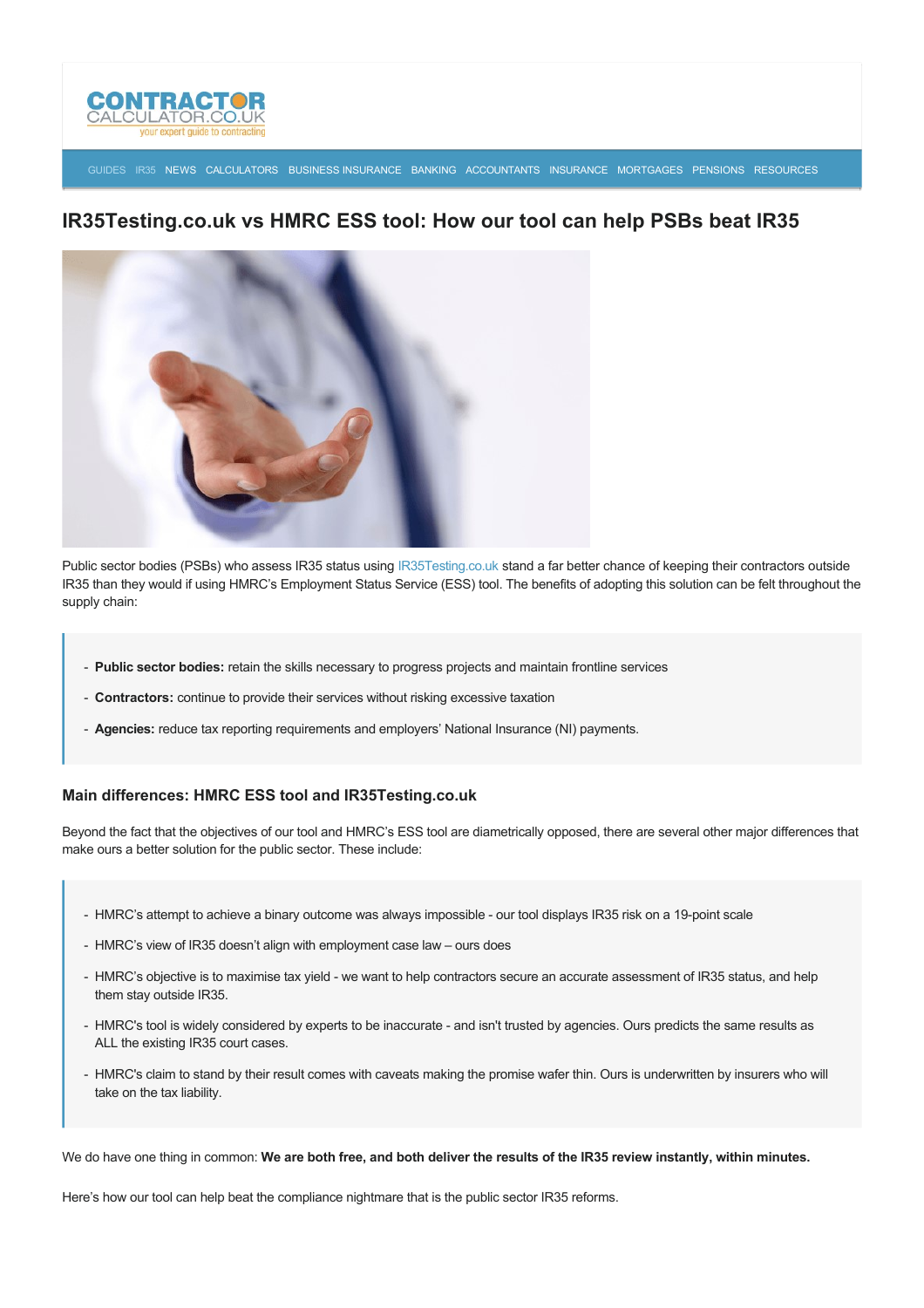### **HMRC ESS tool. It came, it tested, it sank**

HMRC's tool is now widely accepted to be unreliable. HMRC still claim it is inaccurate despite objective factual evidence that demonstrates that it cannot give the same results as actual court cases.

This isn't surprising. The recently released [Employment Status Review](https://www.gov.uk/government/uploads/system/uploads/attachment_data/file/585383/employment-status-review-2015.pdf) acknowledged the complexity of building online tools to assess employment status, estimating that an accurate tool would take five years to develop. However, HMRC has attempted to achieve this in less than a year, having begun development very late after the March 2016 announcement of the IR35 reforms.

Not only were they never going to build anything remotely accurate in such a short timescale, their goal of delivering 100% certainty and binary results was impossible to achieve.

Based on our experience, this timeframe was far too short to develop an accurate tool that could identify anything other than the easyoutliers, but they don't appear to have even achieved that.

We now know from extensive feedback from users and our own analysis that HMRC's tool is woefully inaccurate. For starters, it doesn't predict the same results as the actual 21 IR35 court cases. It also seems that around 25% of contractors, many of whom are clear passes, are given "Unknown". It makes sense to have an unknown section, but their unknown results don't appear to be grouped around one area they are scattered across the whole pass/fail spectrum. Are they rolling a dice?

We are also seeing around 30% of blatantly IR35-failing contractors being told that IR35 does not apply to them. Whilst this is sounds great for contractors, the fact is, agencies and providers discovered this very early on and have lost complete faith in the HMRC tool. This has fueled the panic and motivated many to simply implement blanket bans on PSC contractors.

The original goals of providing accuracy and certainty simply have not been met.

#### **IR35Testing.co.uk the 7 year journey**

We have had a seven year head start on HMRC, having first introduced our online IR35 test in 2009. Since then, our tool has been used more than 100,000 times and has been enhanced based on a unique blend of experience, drawing upon:

- 1. 17 years practical understanding of IR35 that has seen us consult with the Treasury and HMRC
- 2. 30 years commercial programming and software development expertise
- 3. Regular collaboration with IR35 and employment case law experts

During this time we have updated and expanded our tool to maintain accuracy and ensure a thorough understanding of the contractor-client relationship:

- 1. Our set of questions has increased to 101 almost double that of the HMRC ESS
- 2. Answers are analysed using a sophisticated an artificial intelligent system
- 3. The AI system paints-a-picture from the answers and uses a stand back approach to consider the whole (as directed by Hall versus Lorimer, 1993)
- 4. Our tool accurately predicts the same results as all 21 IR35 court cases
- 5. Tax liability insurance is accessible for contractors/agencies if a pass result is achieved.

#### **30 page analysis report providing evidence and guidance**

After taking our test, each contractor can obtain a 30 page IR35 Test Report.

If they have failed, the Report will suggest what can be done to increase the likelihood of achieving a pass.

If the contractor has passed, they will receive a certificate along with tailored expert analysis and a sign-off sheet for the client to complete. This ensures that they are meeting the requirement to prove that reasonable care has been taken when establishing their IR35 status.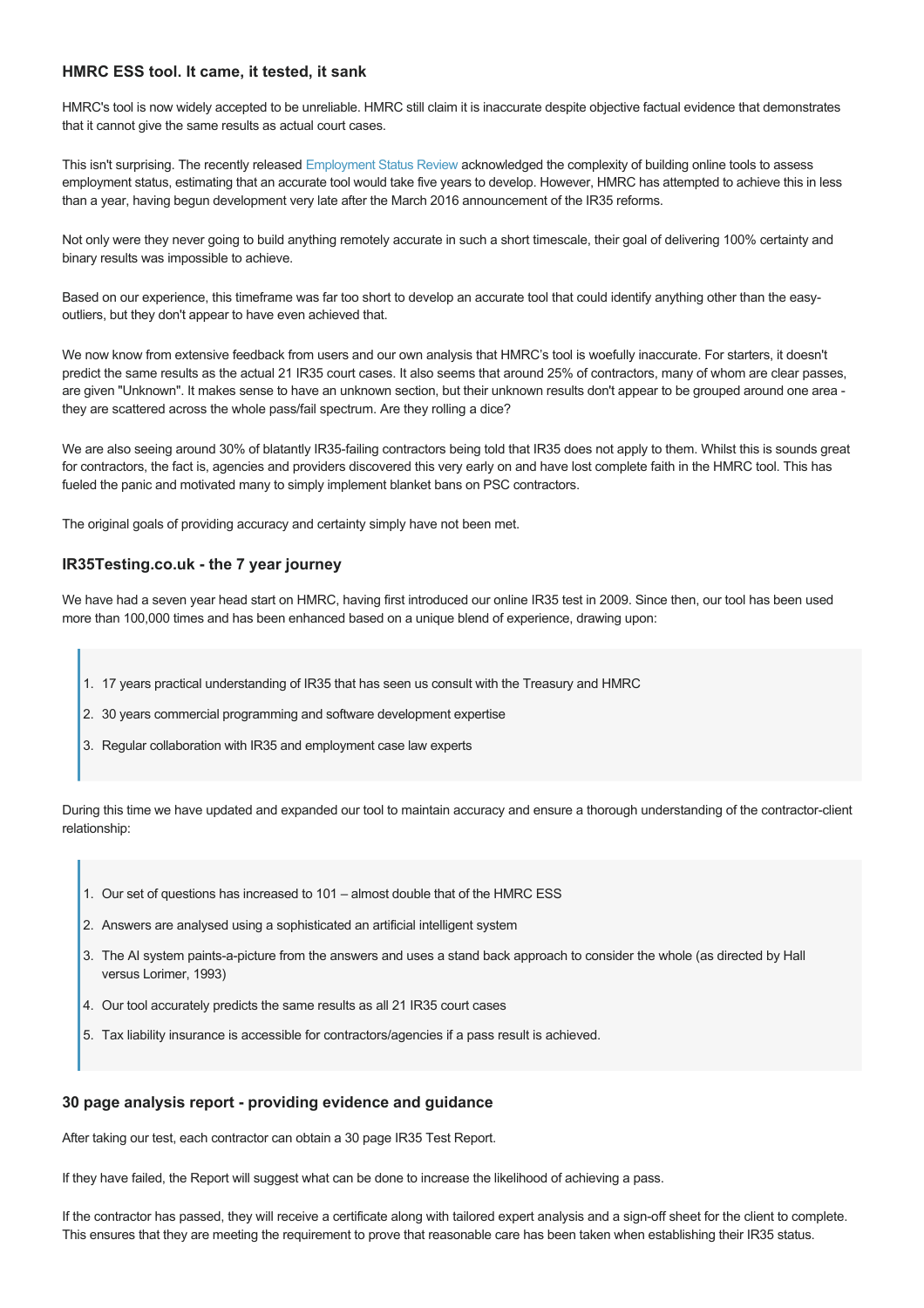## **Why have HMRC made such a mess with their Employment Status Service (ESS)?**

HMRC have demonstrated that it doesn't understand the employment case law that underpins IR35. For example:

- HMRC has publicly stated that it believes two people doing the same job should be taxed the same
- This is not the law, neither is it what IR35 is about
- IR35 is concerned with the working relationship between the worker and hirer, not the nature of the work itself.

If you were an IR35 tax expert reading the latest set of questions in the HMRC ESS tool, you would see that there are many that have no precedence in case law, whilst other important areas of case law are not addressed at all.

If you downloaded the publicly accessible code and reverse engineered the decision logic, you would also discover that the weightings do not align with the advice given by judges in hundreds of historic court cases. You would also see that the underlying structure of the decision engine doesn't model how a judge would consider a case. They are miles away from developing an accurate tool.

The taxman has based the development of the ESS on fundamental misunderstandings.

#### **Why IR35 status needs to be displayed on a spectrum**

The HMRC ESS tool aimed to provide upfront certainty over IR35 status in 90% of cases. This means telling a contractor outright whether they have passed or failed. In reality they have 25% in an unknown category and 30% passing when they should infact fail. They are either getting it wrong or providing uncertainty over half the time.

For something as subjective as IR35, a binary solution simply isn't possible.This is why our tool presents a contractor's level of IR35 risk on a 19point spectrum, where a contractor can receive anything from a strong pass to a strong fail. This is the only way to accurately present a contractor's IR35 status.

#### **How can you keep your contractors outside IR35?**

Our solution helps contractors stay outside IR35. The detailed 30 page test report that contractors have the option to buy after taking the test provides valuable observations that the contractor and PSB can act upon. Key features and benefits include:

- Tailored observations that indicate how contractors can reduce their IR35 risk
- Answer commentary that informs contractors of the impact of their answers on their IR35 status
- Contractors and PSBs can use this information to genuinely adjust working practices and mitigate IR35 risk
- Contractors who pass also receive a test certificate and client sign-off sheet which can be used to demonstrate to HMRC that reasonable care has been taken
- The test result is underwritten by insurers, offering complete protection to all parties involved.

#### **Retaining your contractors' valuable skills**

Whether your organisation engages ten contractors or 10,000 contractors, our free-to-access, fully-automated solution can provide you with what we believe to be the most accurate IR35 evaluation available.

Ensuring your contractors are able to trade outside IR35 is vital to keeping them in the public sector and continuing to provide the essential skills you need to maintain public services.

[IR35Testing.co.uk](http://www.ir35testing.co.uk) provides the best chance of you doing exactly that. If you would like to know more, please [contact the team](https://www.ir35testing.co.uk/ContactUs).

Published: Friday, March 17, 2017